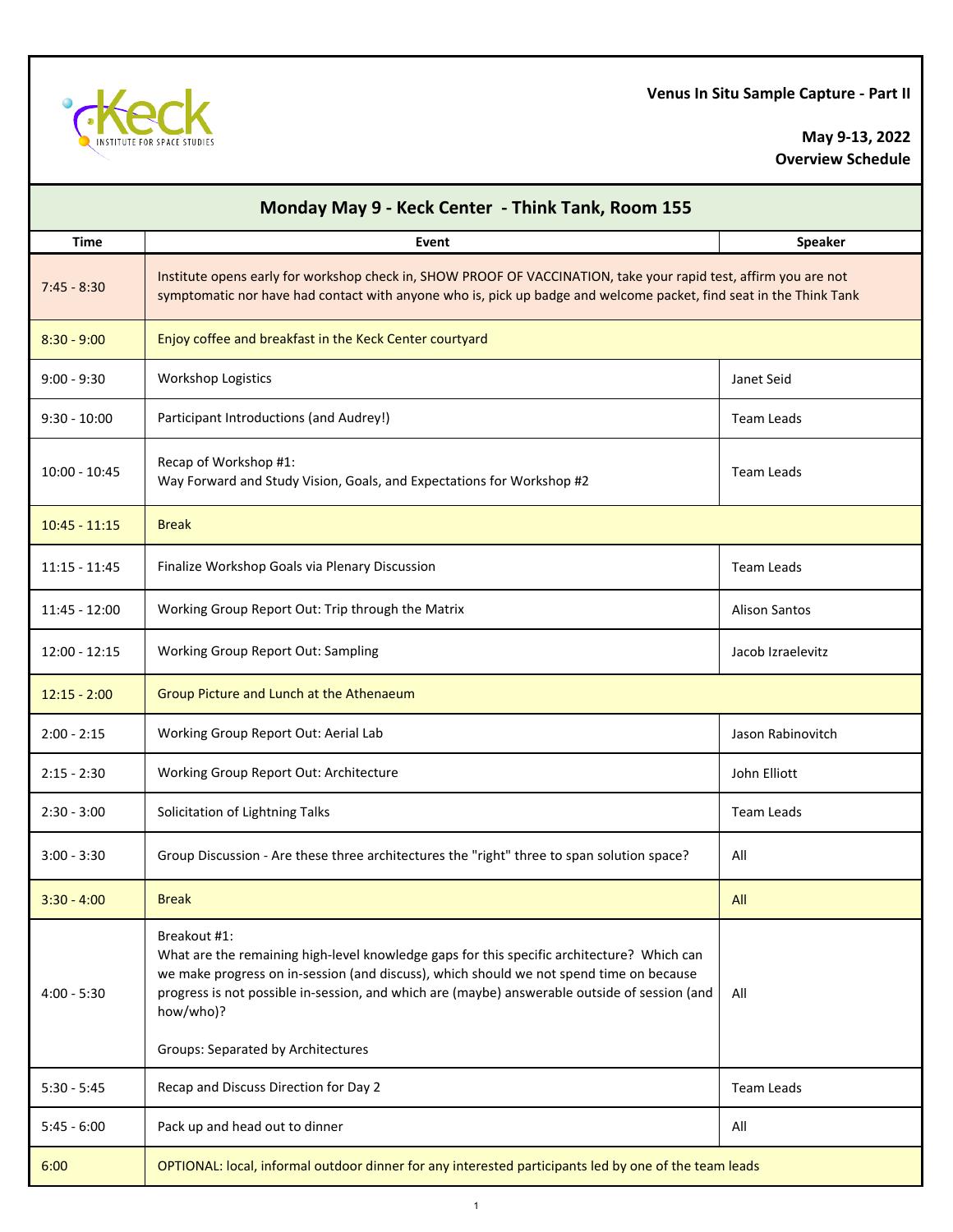| Tuesday May 10 - Keck Center - Think Tank, Room 155 |                                                                                                                                                                                                                                                                                                    |                      |  |
|-----------------------------------------------------|----------------------------------------------------------------------------------------------------------------------------------------------------------------------------------------------------------------------------------------------------------------------------------------------------|----------------------|--|
| <b>Time</b>                                         | Event                                                                                                                                                                                                                                                                                              | <b>Speaker</b>       |  |
| $8:00 - 8:30$                                       | Institute Opens - FREE THINK TIME<br>Check in, affirm you are not symptomatic nor have had contact with anyone who is                                                                                                                                                                              |                      |  |
| $8:30 - 9:00$                                       | Enjoy coffee and breakfast in the Keck Center courtyard                                                                                                                                                                                                                                            |                      |  |
| $9:00 - 9:15$                                       | Logistics and Team Lead Goals for the Day                                                                                                                                                                                                                                                          | <b>Team Leads</b>    |  |
| $9:15 - 10:00$                                      | Group Report Outs from Breakout Session #1 (15 mins each)                                                                                                                                                                                                                                          | Groups               |  |
| $10:00 - 10:30$                                     | How to write a flagship concept                                                                                                                                                                                                                                                                    | <b>Marty Gilmore</b> |  |
| $10:30 - 11:00$                                     | <b>Break</b>                                                                                                                                                                                                                                                                                       |                      |  |
| $11:00 - 11:30$                                     | Group Discussion: Lessons from the (current) Decadal? Where do we, and our report, fit into<br>the next Decadal?                                                                                                                                                                                   | Noam Izenberg        |  |
| 11:30 - 12:00                                       | <b>Lightning Talks</b>                                                                                                                                                                                                                                                                             | TBD by participants  |  |
| $12:00 - 1:30$                                      | Lunch on your own                                                                                                                                                                                                                                                                                  |                      |  |
| $1:30 - 3:00$                                       | Breakout #2:<br>What are the remaining questions (tall tent poles) for sampling, Aerial Lab? What are the<br>needs to close these loops (knowledge from earlier missions, technology developments)?<br>Groups:<br>Randomize to force new people into teams. SubTeam Leads remain with their topic. | All                  |  |
| $3:00 - 3:30$                                       | <b>Break</b>                                                                                                                                                                                                                                                                                       |                      |  |
| $3:30 - 4:00$                                       | Group Report outs from Breakout Session #2 (10 mins each)                                                                                                                                                                                                                                          | Groups               |  |
| $4:00 - 4:30$                                       | KISS Final Report needs: What is our goal? What is our message? What is the right<br>presentation/structure? Who is the audience?                                                                                                                                                                  | All                  |  |
| $4:30 - 5:30$                                       | Recap and Discuss Direction for Day 3                                                                                                                                                                                                                                                              | All                  |  |
| $5:30 - 6:00$                                       | Pack up and walk to the Athenaeum                                                                                                                                                                                                                                                                  | All                  |  |
| $6:00 - 8:00$                                       | Dinner at the Athenaeum                                                                                                                                                                                                                                                                            |                      |  |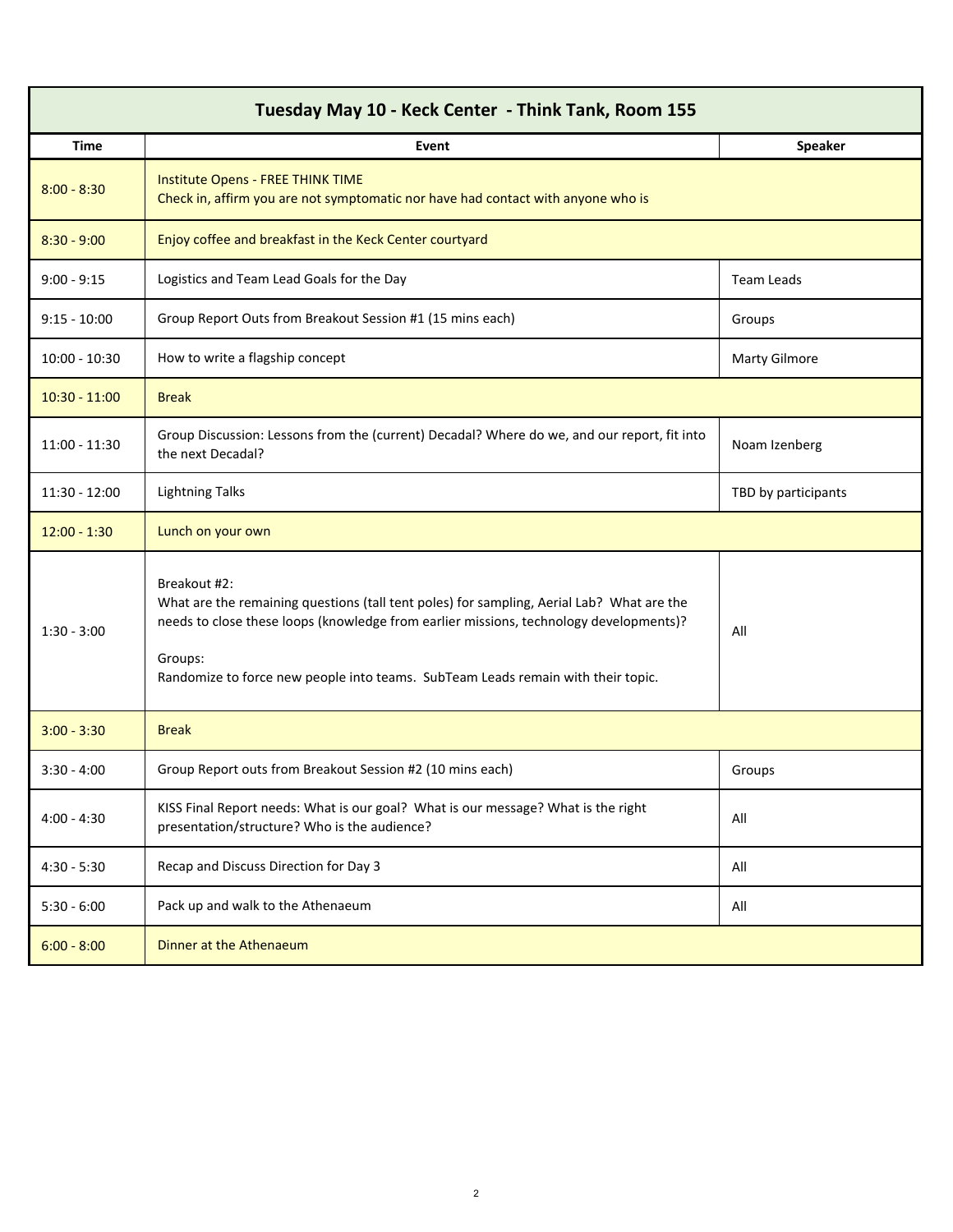| Wednesday May 11 - Keck Center - Think Tank, Room 155 |                                                                                                                                                                                                       |                   |  |  |
|-------------------------------------------------------|-------------------------------------------------------------------------------------------------------------------------------------------------------------------------------------------------------|-------------------|--|--|
| <b>Time</b>                                           | Event                                                                                                                                                                                                 | <b>Speaker</b>    |  |  |
| $8:00 - 8:30$                                         | <b>Institute Opens - FREE THINK TIME</b><br>Take your rapid test if you did not take it in your hotel or at home, check in, affirm you are not symptomatic nor have had<br>contact with anyone who is |                   |  |  |
| $8:30 - 9:00$                                         | Enjoy coffee and breakfast in the Keck Center courtyard                                                                                                                                               |                   |  |  |
| $9:00 - 9:15$                                         | Logistics and Team Lead Goals for the Day                                                                                                                                                             | <b>Team Leads</b> |  |  |
| $9:15 - 10:15$                                        | <b>Special Talk:</b><br>Programmatic Considerations - How to "get" a flagship mission                                                                                                                 | Tony Freeman      |  |  |
| $10:15 - 10:45$                                       | <b>Break</b>                                                                                                                                                                                          |                   |  |  |
| $10:45 - 12:00$                                       | Breakout #3: What is needed to have a version of this mission submitted to the NEXT decadal<br>survey for consideration for a flagship class mission?                                                 | All               |  |  |
| $12:00 - 12:30$                                       | Group Report outs from Breakout Session #3 (10 mins each)                                                                                                                                             | Groups            |  |  |
| $12:30 - 2:00$                                        | Lunch at the Athenaeum                                                                                                                                                                                |                   |  |  |
| $2:00 - 3:30$                                         | Group pulse: What are big conclusions so far, what topics need more attention?                                                                                                                        | All               |  |  |
| $3:30 - 4:00$                                         | <b>Break</b>                                                                                                                                                                                          |                   |  |  |
| $4:00 - 5:30$                                         | Report brain storm: Storyboarding (including sections and authorship)                                                                                                                                 | All               |  |  |
| 5:30                                                  | OPTIONAL: local, informal outdoor dinner for any interested participants led by one of the team leads                                                                                                 |                   |  |  |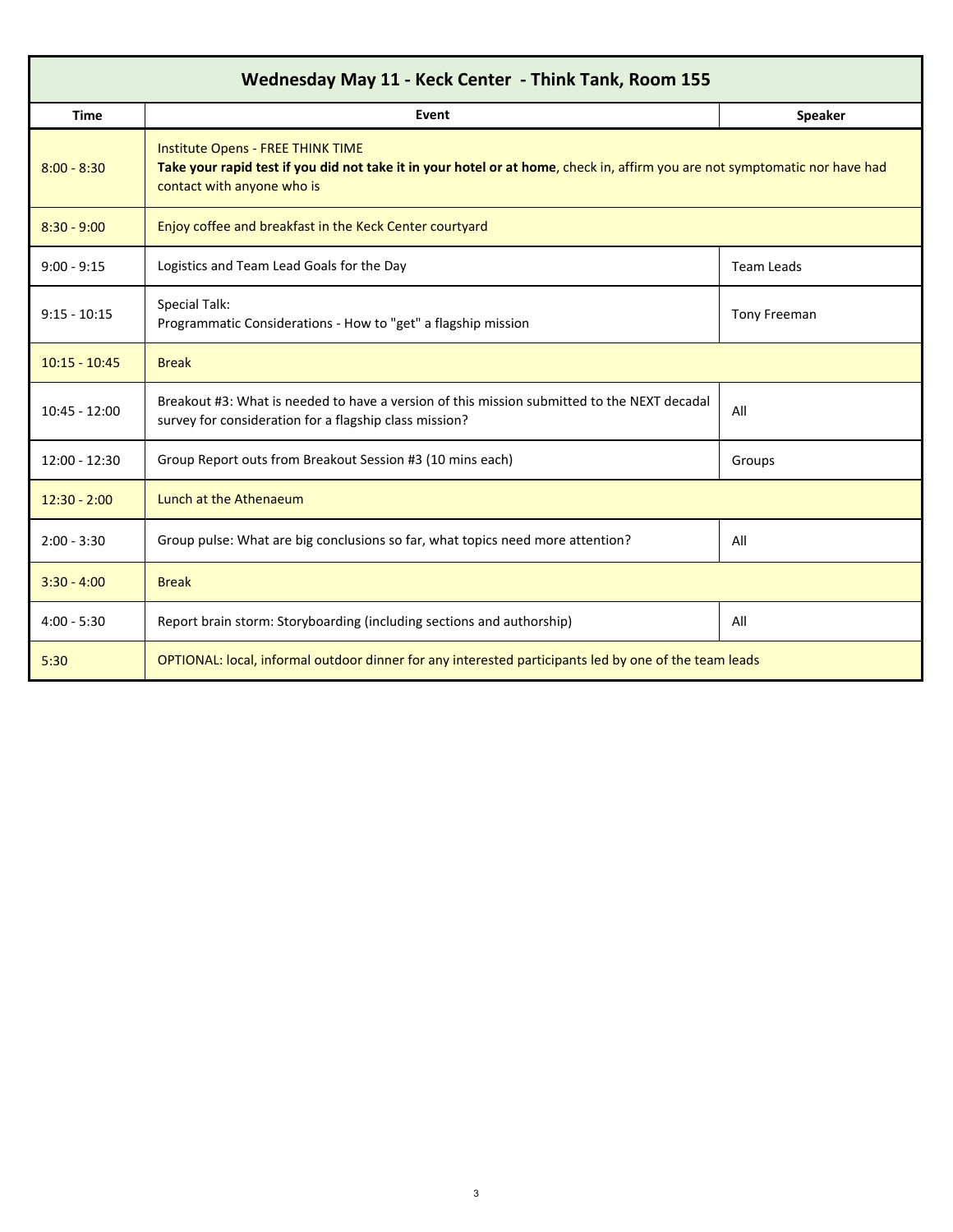| Thursday May 12 - Keck Center - Think Tank, Room 155 |                                                                                                                                   |                    |  |  |
|------------------------------------------------------|-----------------------------------------------------------------------------------------------------------------------------------|--------------------|--|--|
| <b>Time</b>                                          | Event                                                                                                                             | <b>Speaker</b>     |  |  |
| $8:00 - 8:30$                                        | Institute Opens - FREE THINK TIME<br>Check in, affirm you are not symptomatic nor have had contact with anyone who is             |                    |  |  |
| $8:30 - 9:00$                                        | Enjoy coffee and breakfast in the Keck Center courtyard                                                                           |                    |  |  |
| $9:00 - 9:15$                                        | Logistics and Team Lead Goals for the Day                                                                                         | Team Leads         |  |  |
| $9:15 - 9:25$                                        | Selection of Groups and Topics for Breakout Session #4                                                                            | All                |  |  |
| $9:25 - 11:00$                                       | Breakout #4: Closing the mission concept(s)<br>- What is missing?<br>Groups:                                                      | Groups             |  |  |
|                                                      | - high-level architecture add-ons (e.g. orbiter), technology development needs, Aerial Lab<br>definition, report substructure     |                    |  |  |
| $11:00 - 11:30$                                      | <b>Break</b>                                                                                                                      |                    |  |  |
| 11:30 - NOON                                         | Group Report outs from Breakout Session #4                                                                                        | Groups             |  |  |
| NOON - 12:30                                         | Discussion of Final Report and Report Structure                                                                                   | <b>Team Leads</b>  |  |  |
| $12:30 - 2:00$                                       | Lunch on your own                                                                                                                 |                    |  |  |
| $2:00 - 2:30$                                        | Define writing assignments                                                                                                        | All                |  |  |
| $2:30 - 3:30$                                        | <b>Writing Session #1</b>                                                                                                         | Groups/Individuals |  |  |
| $3:30 - 4:00$                                        | <b>Break</b>                                                                                                                      |                    |  |  |
| $4:00 - 4:30$                                        | Identification of Additional Needed Inputs                                                                                        | All                |  |  |
| $4:30 - 5:30$                                        | Discussion on Path Forward for Collaboration, Advocacy throughout the Community and To-<br>Do List for Completion of Final Report | Groups/Individuals |  |  |
| $5:30 - 5:45$                                        | Recap and Discuss Direction for Day 5                                                                                             | Team Leads         |  |  |
| $5:45 - 6:00$                                        | Pack up and walk to the Athenaeum                                                                                                 | All                |  |  |
| 6:00                                                 | Dinner on the Athenaeum Lawn                                                                                                      |                    |  |  |